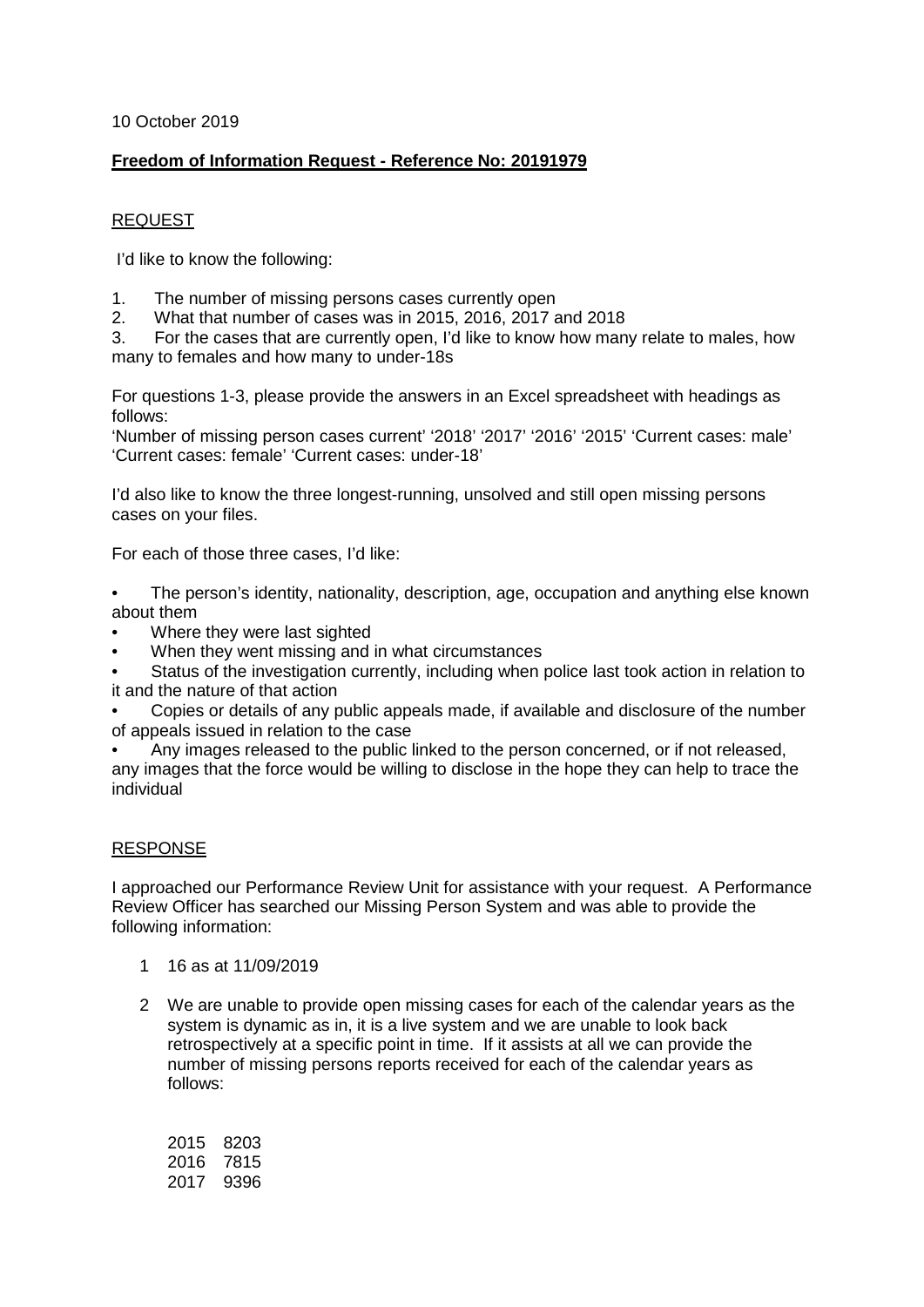2018 8917

3 Of the 16 live cases currently open the break down in age and gender is as follows:

Male 10 Female 6 Under 18 7

In terms of the remainder of the request, I can advise that the three longest running missing cases date back to 1992, 2002 and 2005. Having checked with our Media department, I can also confirm that no information is held within South Yorkshire Police Media team in regard to public appeals for these three missing cases. This may not be because an appeal was not made, but simply due to the length of time that has passed and information relevant to your request is no longer held.

However, I will not be disclosing any further details regarding these three cases.

Section 17 of the Freedom of Information Act 2000 requires South Yorkshire Police, when refusing to provide such information (because the information is exempt), to provide you the applicant with a notice which:

a. states that fact,

b. specifies the exemption in question and

c. states (if that would not otherwise be apparent) why the exemption applies.

The following exemptions apply to the disclosure of the information:

**Section 30- (1)(a)(b)- Investigations and Proceedings Conducted by Public Authorities Section 38 - Health and Safety (1)(a***)* **Section 40(2) Personal Information** 

#### **Section 40(2) Personal Information**

This is an absolute exemption and therefore a Public Interest Test is not relevant. However, for clarity, I will explain my rationale for engaging this exemption. Section 40(2) provides that information is exempt if it is the personal data of someone other than the applicant and disclosure would breach any of the data protection principles. The term 'personal data' means data that relates to an (assumed in these circumstances) living individual who can be identified. All of the details requested would lead to the persons being identified, and whilst that may appear to be an odd concept for a person who is missing, under the FOI Act, we must still nevertheless consider the right to privacy afforded to any persons (whether missing or not) under the Data Protection Act 1998.

#### **Section 30- (1)(a)(b)- Investigations and Proceedings Conducted by Public Authorities Section 38 - Health and Safety (1)(a***)*

As Section 30 and Section 38 are both class based exemptions, I am required to carry out a Public Interest Test in respect of the disclosure of the remaining requested details of each individual. Although I am not required to provide evidence of harm under the Section 30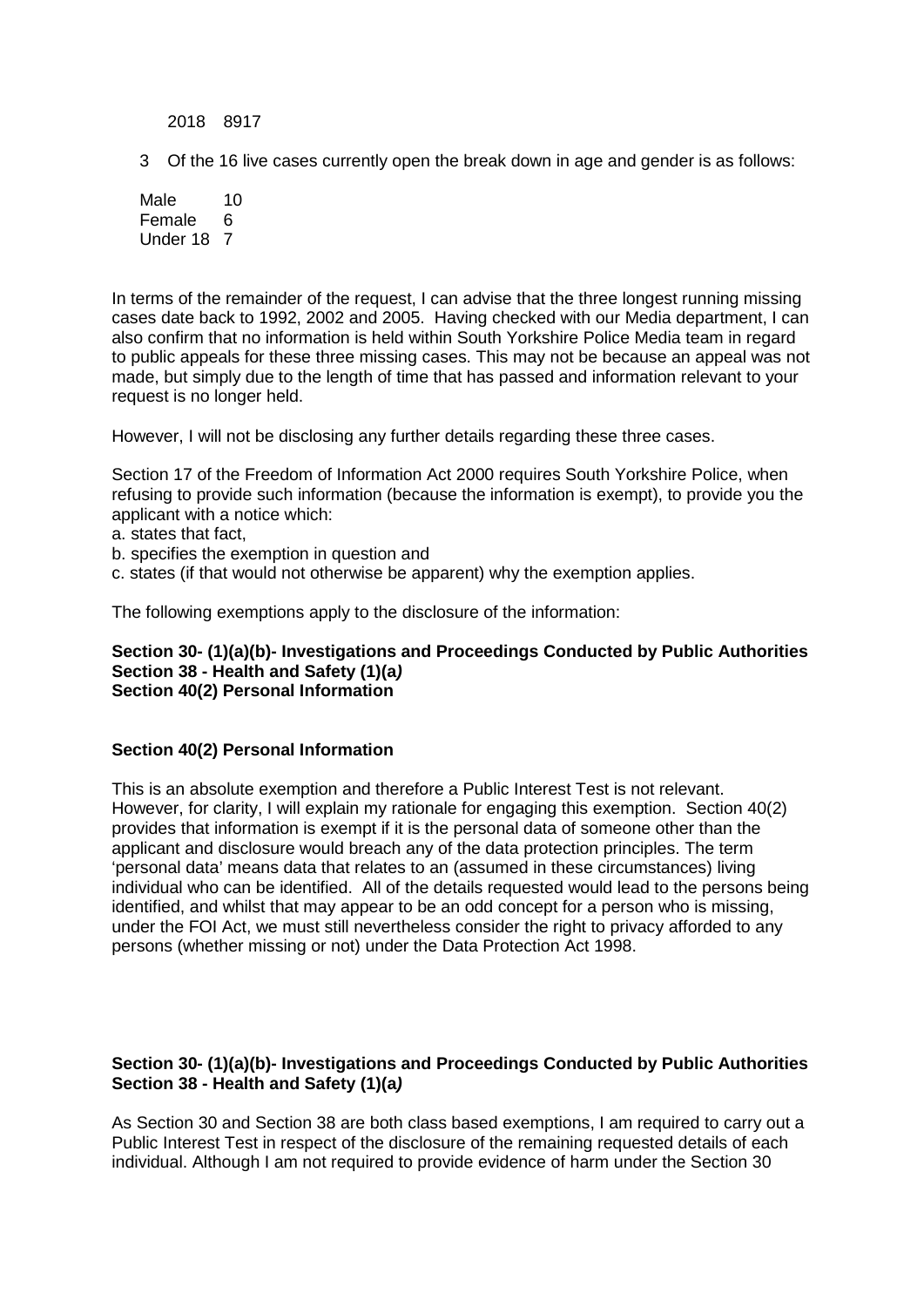exemption, I have provided some information that demonstrates how the disclosure of information pertinent to your request may prove harmful.

# **HARM**

It is important to state that a response to a Freedom of Information request is not just published to the requestor, but also to the world due to the potential disclosure on the force website Disclosure Log. Any material provided within the response could therefore be potentially viewed by anyone who wished to see it.

Your request asks for all the personal details of the three longest running cases, together with the circumstances of how they went missing and the current status of the investigation. Whilst there is undoubtedly public interest in the disclosure of these details, not only are they protected by the Data Protection Act, I do also have a duty to consider the wider implications. A full disclosure under the FOI Act does not take into consideration the wider implications of a random disclosure of highly sensitive cases which may not in fact be appropriate. For example, the missing person may not want to be found, a full disclosure of the requested details may interfere with ongoing investigations and consideration must also be given to well-being of the friends and family of missing loved one who may not wish to be reminded of the pain caused by the loss without forewarning and without specific support provided at the time of this disclosure. Information randomly placed into the public domain could therefore be very damaging for a whole host of reasons even though some information may already be in the public domain.

I am of therefore of the opinion that details relating to these cases fall within either one or both of the Section 30 and 38 exemptions listed above. Release of these very specific details may compromise any further lines of enquiry and the integrity of any outstanding investigations and is also likely to cause significant upset or distress to the relatives of the missing persons concerned.

### **PUBLIC INTEREST TEST**

### **Section 30 – Favouring non- Disclosure**

- Any current and/or future investigations into a case could be compromised by the release into the wider public domain of specific sensitive investigation material relating to the cases.
- Individuals may be reluctant to come forward and provide information if they believe that details relating to an investigation could be released, via an FOI request, whilst the enquiries continue.

### **Section 30 – Favouring disclosure**

- The public would have a better understanding of how investigations are conducted by South Yorkshire Police and the public funds used to investigate such cases.
- The public could take comfort in the knowledge that despite the length of time that has passed, our investigations still continue.

### **Section 38 – Favouring non disclosure**

• The distress that may be caused to the families concerned, by the release or reminder of material into the wider public domain.